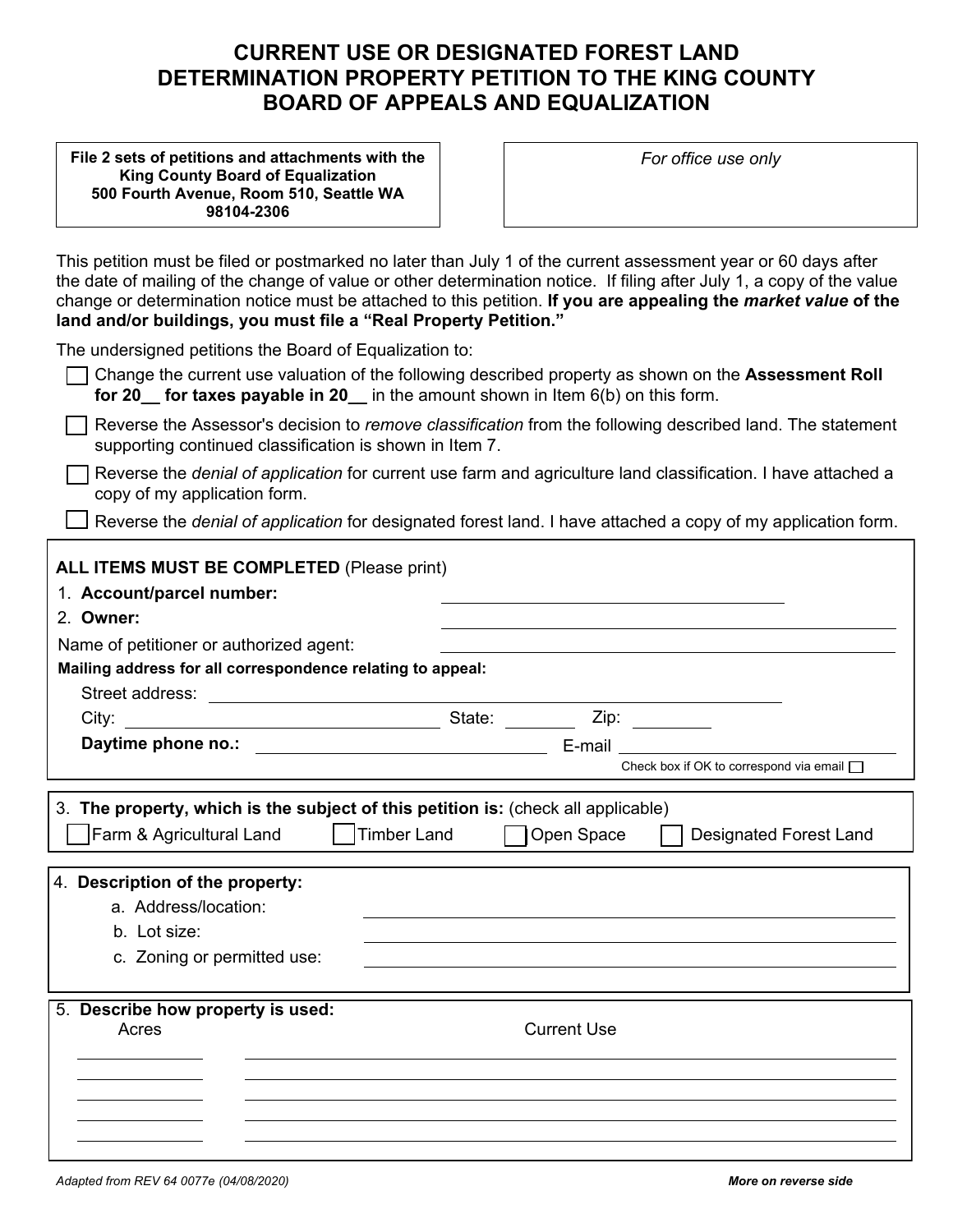|        | $\Box$ |  |                                           |  |
|--------|--------|--|-------------------------------------------|--|
|        |        |  |                                           |  |
| $\Box$ |        |  |                                           |  |
|        |        |  |                                           |  |
|        |        |  |                                           |  |
|        |        |  | $\begin{matrix} 1 \\ 0 \\ 0 \end{matrix}$ |  |